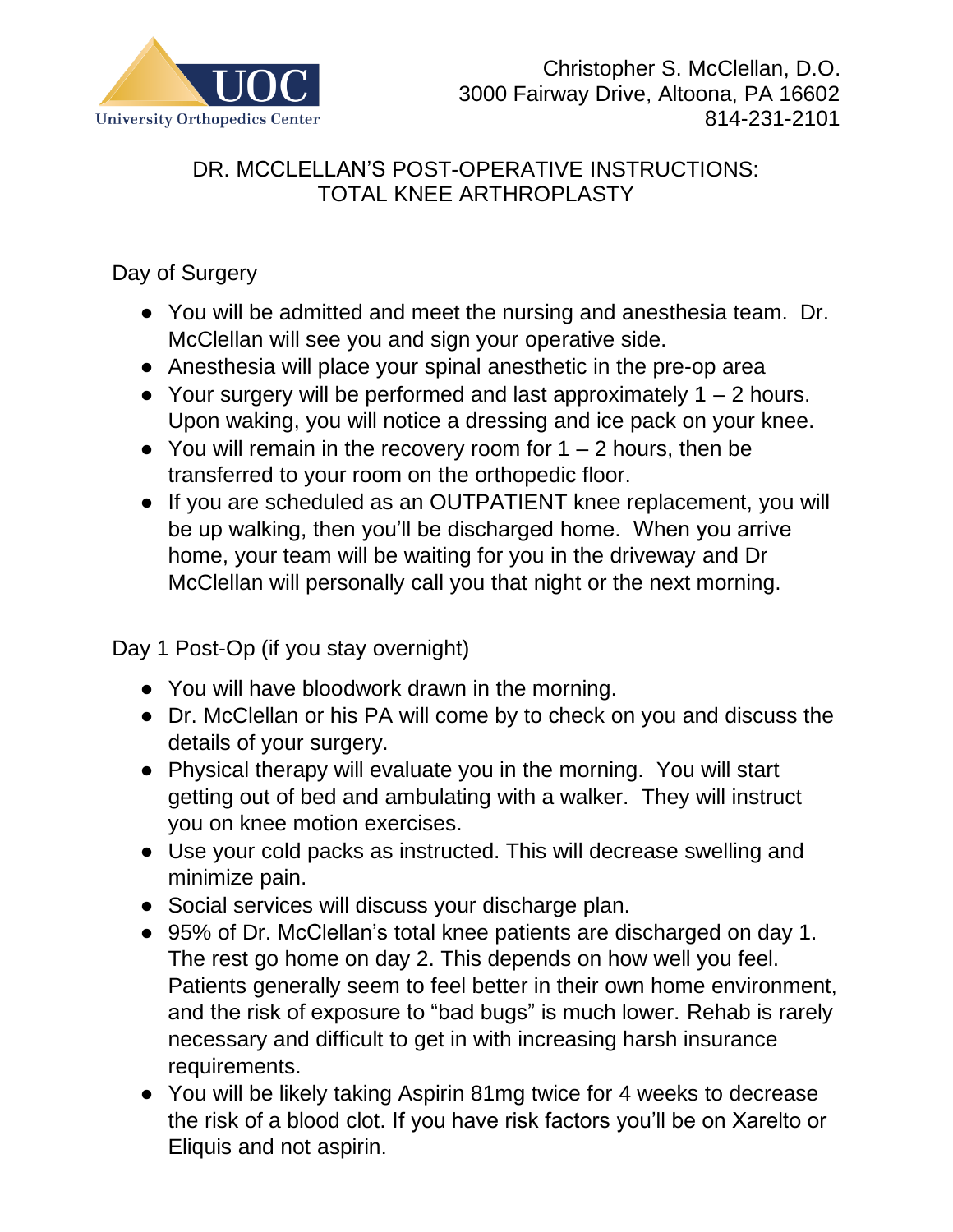

- You will not need compression stockings.
- You will be given a prescription for pain medicine upon discharge (Day 1 discharge is usually in the afternoon).
- You will most likely have a VAC dressing or Silverlon postoperatively. This will keep your incision dry as well as aid in early healing. The batteries will wear out and the VAC will lose suction around day  $7 - 8$  post-op. At that time, you may turn off the device but keep everything intact until your first post-operative visit with Dr. McClellan's team. If you have a Silverlon dressing, it remains on for 7 days then its removed by the home team. Your home team will know which dressing you have. If the dressing appears to be saturated, please call our office.
- You are permitted to shower immediately with the VAC. Do not soak the dressing – let the shower flow on your opposite side, and pat dry the plastic. Once the dressing has been removed, you may shower normally with the incision exposed. Do not rub the area – simply let soapy water run over the incision and lightly pat dry.

Day 2 Post-Op

- If you were not discharged on day 1, you will most likely be discharged day 2.
- Physical therapy will ambulate with you while evaluating your progress
- Discharge will generally be around 11-1pm

Day 3 – 14 Post-Op

- You will start home or outpatient physical therapy
- Your therapy prescription will be given to you upon discharge from the hospital
- You should continue doing your home exercises

Week 2 Post-Op and Forward

- You will have your first post-op appointment 2 weeks after surgery which should have been scheduled for you by our office. This appointment will be to check your incision, progression of therapy, and pain control.
- You will continue to use a cane or a walker until you feel safe enough to stop using it.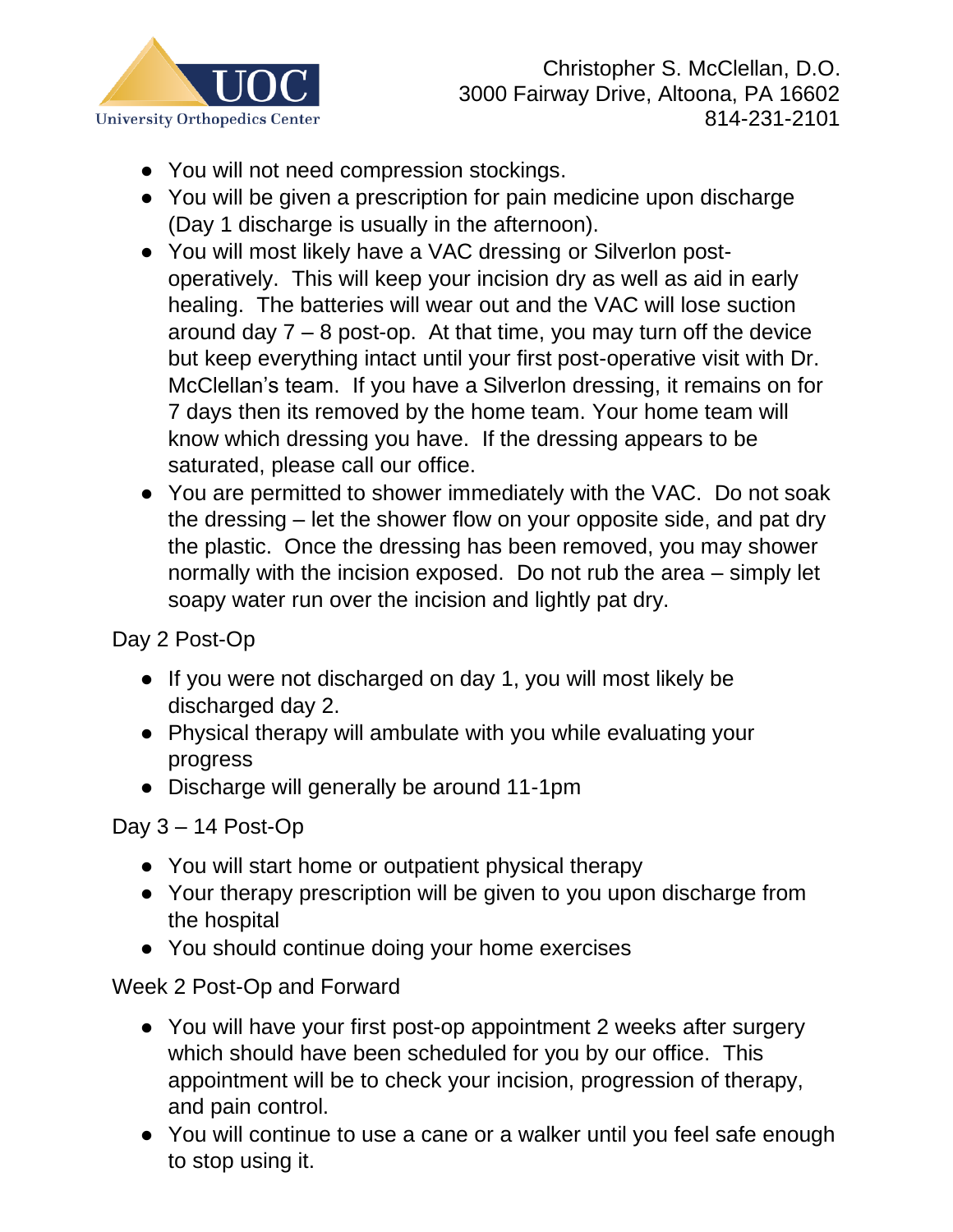

- After this visit, you will be scheduled for a 6-week post-op appointment. X-rays will be taken to evaluate the prosthesis. You will continue to advance range of motion.
- $\bullet$  By 3  $\frac{1}{2}$  to 4 months after surgery, you should have almost full range of motion and may resume most activities. You may have some pain around the knee with certain activities – this is completely normal.
- You will be scheduled for a 1-year post-op appointment to assess your outcome (sooner if Dr. McClellan feels it is necessary).

Pain: The immediate post-op period after knee replacement surgery can be painful. You should take your pain medicine as you need it, especially prior to physical therapy and bedtime. Your pain WILL get better, and you may transition to a milder pain medicine (with less side effects, such as Tylenol) as soon as possible. It is common to have pain at night that interferes with sleep – this can last for several months. Pain medicines can cause nausea and constipation – do not take more than you need.

You may be prescribed one or more of the following medications:

- 1. Celebrex this controls inflammation and makes pain medications more effective – it will be taken twice a day
- 2. Tylenol a pain medicine that can help to decrease your pain you should take 1000mg 4 times a day.
- 3. Oxycodone a VERY strong pain medicine that can be taken every 4-6 hours (instead of Tramadol) as needed to control your pain. This medication has the most side effects.
- 4. Aspirin 81mg blood-thinning medication to help minimize the risk of development of blood clots

\*\*unfortunate side effects of pain medication include nausea and constipation – if you experience these issues or have any questions about your post-op medications, call UOC at (814) 942-1166 for assistance/advice on how to manage these issues